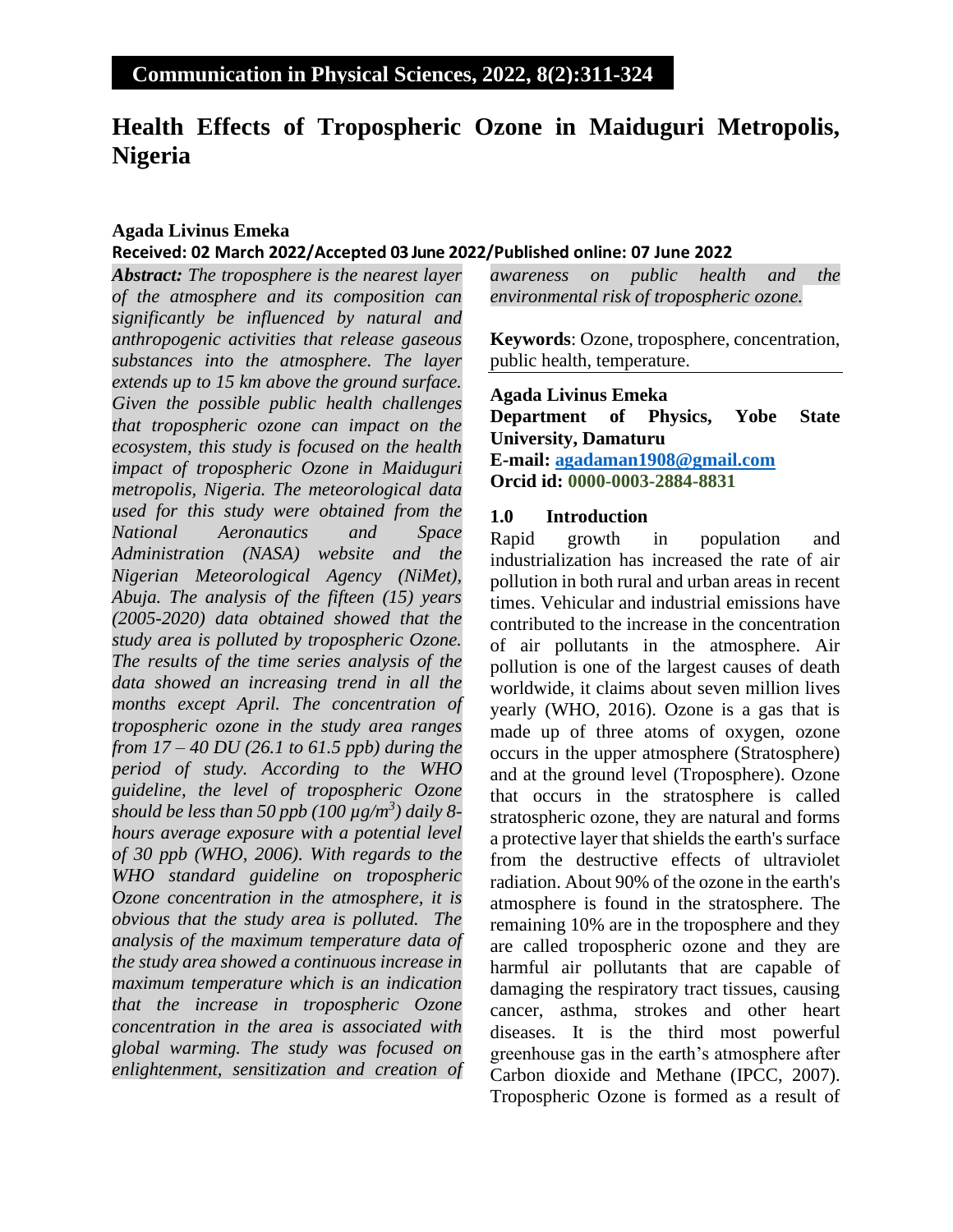chemical reactions between oxides of nitrogen (NO) and volatile organic compounds (VOC). Emissions from vehicles, power plants, refineries, chemical plants, and other chemical sources react in the presence of sunlight to produce toxic tropospheric ozone (Akanni, 2010). The tropospheric ozone is an air pollutant whose concentration in the atmosphere depends on seasons and latitudes. It contributes to rising global temperature and damage to crop production by reducing plant photosynthesis (Elizabeth, 2019). An increase in tropospheric ozone was observed to have caused a global reduction in the production of staple grains such as wheat and maize between the year 2010 to 2012 (Elizabeth, 2019).

The level of tropospheric ozone in the atmosphere depends on its background conditions and emissions. WHO in 2016 observed that about 98% of cities in middle to low-income countries do not have air quality that meets an acceptable standard. In Nigeria, cities like Lagos, Aba, Port Harcourt, Maiduguri, Kano, Ibadan and Onitsha are struggling with air pollution caused by industrial expansion and population growth. People in air polluted cities and urban areas are faced with a high risk of various respiratory health complications. WHO observed that about 800,000 premature deaths occur each year due to air pollution. Many researchers have studied air pollution in developing countries (Oluwole *et al*., 1976; Odekunle *et al*., 2017; Elizabeth, 2019; Liu *et al*., 2018). A World Bank study on the cost of air pollution in Lagos estimated that diseases and premature deaths due to air pollution caused losses of about 2.1% billion in 2018, representing 2.1% of Lagos State GDP. In the same year, it caused an estimated 11,200 premature deaths, the highest in West Africa (Odekunle *et al*., 2017). The analysis of their study showed that 60% of the total deaths were children under the age of five (5) years. Most cities and towns in Nigeria are suffering from the inadequate power supply from the National Grid. The situation has made



many homes, establishments and industries rely on generators for both domestic and industrial power supply. The poor combustion of the gasoline and lubricating oil used for the generators pollutes the air. The World Bank report in 2018 showed that the concentration of particulate matter in the atmosphere of Lagos is about seven times higher than the recommended limit by the World Health Organization.

Many researchers have studied air pollution in Nigeria (Efe, 2008; Onat & Stakeev, 2013; LAMATA, 2002, Odekunle *et al*., 2016, Odekunle *et al*., 2017, Adenira *et al*, 2017; Ayantoyinbo &Adepoju, 2018; Igben, 2019; Owoyemi; *et al*., 2016). The issue of air pollution is a serious global concern since it has no international boundary and age limit in terms of its health effects on the public. A study by WHO in 2005 showed that most industrial cities in Nigeria such as Lagos, Port Harcourt, Maiduguri, Kano, Ibadan, Aba and Onitsha have elevated concentrations of air pollutants that are greater than WHO standards (Efe, 2008; Odekunle *et al.,* 2017).

A report by the Lagos Metropolitan Area Transport Authority (LAMATA) in 2003 showed that 43% of air pollution in Lagos is from vehicular emissions (Odekunle *et al*., 2017). The situation is similar to other cities in Nigeria which have high population density and a high number of vehicles and industrial activities. Maiduguri is the largest commercial hub in northeastern Nigeria, it is an international commercial center and it provides commercial services to Chad, Niger, Cameroun and the Central Africa Republic. A large population of the people in cities and towns in Nigeria is increasingly exposed to air pollution, caused by increased vehicular emissions due to high transportation activities and over-reliance on fossil fuel generators for electricity and power supply for both domestic and industrial purposes. Studies have shown that air pollution in Nigeria is at an abnormal level (Ogunsola *et al*, 1994; Efe 2008). Oluwole *et al*., (1976)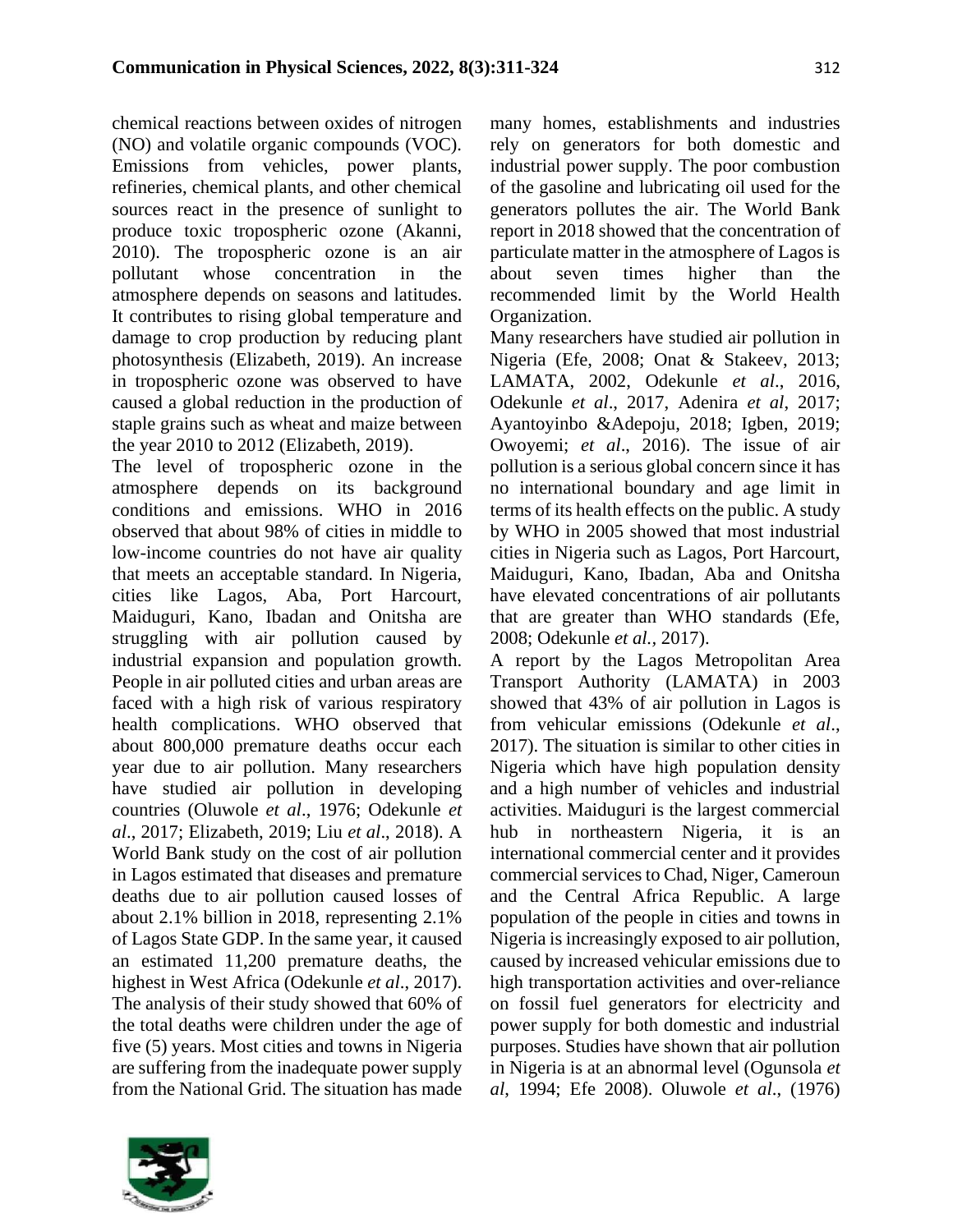carried out a study on the impact of the petroleum industry on air quality in Nigeria, and they observed that the levels of volatile oxides of carbon, Sulphur and nitrogen exceeded the Federal Environmental Protection Agency (FEDA) limits. Ede and Edokpa (2015) investigated the regional air quality of Nigeria's Niger Delta, and they observed that the particulate load in the Niger Delta region exceeded the World Health Organization (WHO) specification for both  $PM_{2.5}$  and  $PM_{10}$ annual mean and 24-hour mean. Ogugbuaja and Barsisa (2001) also investigated atmospheric pollution in northeastern Nigeria by measuring and analyzing suspended particulate matter in Maiduguri and Yola. Their study showed that the air in northeast Nigeria was contaminated by a variety of metals. They concluded that the air in Maiduguri is polluted. Exposure to air pollution could lead to various health complications which depend on the nature of the pollutants, magnitude, duration and frequency of exposure. Children, the elderly and those who have health challenges are most susceptible to health complications associated with air pollution. Little or no research has been carried out on the impact of tropospheric ozone in Maiduguri and its environs. Therefore, understanding the relationship between tropospheric ozone and its health effects is an important step toward reducing air pollution and its associated health hazards. Considering the adverse health effects of troposphere ozone, the study is focused on providing information that can be used to evaluate, monitor and investigate air pollution in Maiduguri and its environs. In both developed and developing countries, combustion of fossil fuels and biomass burning were considered to be responsible for most air pollution (IEA, 2016). This study is also tailored toward creating enlightenment, sensitization and awareness on public health and the environmental risk of air pollution caused by tropospheric Ozone.

# **2.0 Methodology**

# *2.1 Study area*

Maiduguri is located on Longitude 13<sup>°</sup> 10' E and on Latitude 11<sup>°</sup> 50<sup>'</sup> N (Agada *et al.*, 2011). It is known to be underlain by the sediments of the Chad Basin. It has a semi-arid climate characterized by a long dry season and a short rainy season. The duration for the rainfall lasts about three to four months. The annual rainfall ranges from 500-1000 mm and the rainy season is from June to September (Agada *et al*., 2011). Maiduguri metropolis in the Borno State of Nigeria is a frontier border of the Sahara desert in Nigeria. It is the first to experience the hot Northeast Trade Wind that blows across the Sahara desert into Nigeria. It is also the last to experience the cool Southwest Trade Wind which blows across the Atlantic Ocean into Nigeria (Malgwi *et al*., 1997). Maiduguri has a population of about 786,000 with an increase of about 1.81% from 2019.

# *2.2 Data collection*

Tropospheric Ozone data for Maiduguri from 2005-2020 were obtained from the National Aeronautics and Space Administration (NASA) Website [https://acd](https://acd-ext.gsfc.nasa.gov/Data_services/cloud_slice/data_monthly/L3_tropo_ozone_column)[ext.gsfc.nasa.gov/Data\\_services/cloud\\_slice/](https://acd-ext.gsfc.nasa.gov/Data_services/cloud_slice/data_monthly/L3_tropo_ozone_column) [data\\_monthly/L3\\_tropo\\_ozone\\_column](https://acd-ext.gsfc.nasa.gov/Data_services/cloud_slice/data_monthly/L3_tropo_ozone_column) and the temperature data were obtained from Nigerian Meteorological Agency (NiMet), Abuja. The data were divided into three parts: Dry season (March to June), Wet season (July to October), and Harmattan season (November to February). Ozone Monitoring Instrument (OMI) on board an Aura Spacecraft was used to measure the monthly tropospheric Ozone. The OMI instrument employs hyper-spectral imaging to measure the backscatter radiation in the visible and the ultraviolet regions.

# *2.3 Data analysis*

Time series analysis and basic statistics such as maximum, minimum, mean and standard deviation were used to evaluate the data

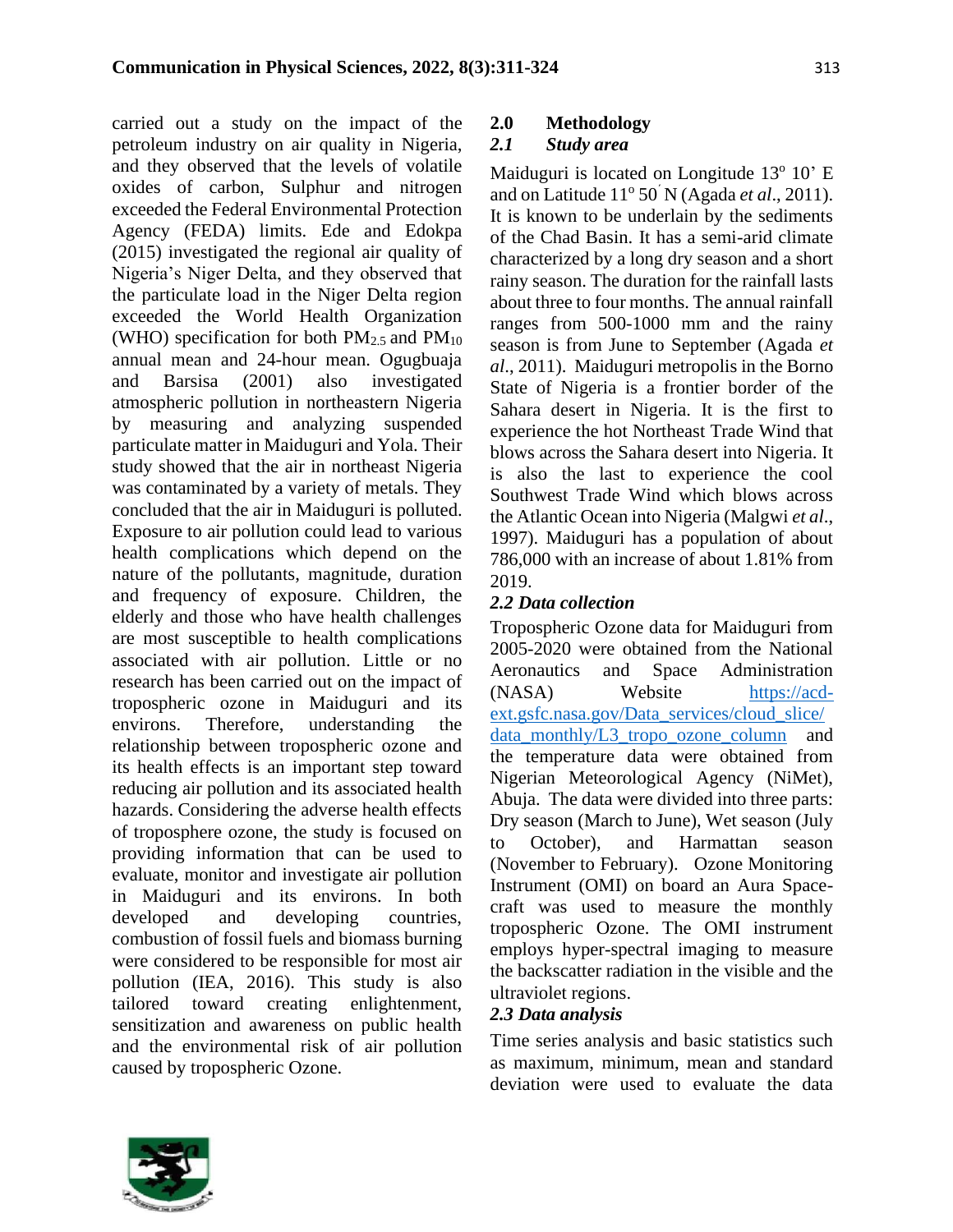obtained. The Standard anomaly index (SAI) was calculated using equation (1),

$$
SAI = \frac{x_i - x_m}{\sigma} \tag{1}
$$

where,  $x_i$  is the mean Ozone for each year and  $x_m$  is the long-term mean Ozone.  $\sigma$  is the standard deviation of the annual Ozone for the long term.



**Fig. 1. Map of Nigeria Showing Maiduguri the study Area.**

The analysis of the temporal trend in the standard anomaly index of the Ozone was done using the Mann-Kendall test (Koudahe *et al*., 2017). It is a non-parametric method for trend analysis. This test is based on a null hypothesis  $H_0$  which assumes that there is no trend. It is tested against the alternative hypothesis  $H_1$ which assumes that there is a trend. The Mann-Kendall test statistic S is given as:

$$
S = \sum_{k=1}^{n-1} \sum_{j=k+1}^{n} sign(x_k - x_j)
$$
 (2)

where,  $x_k$  is the data value at time  $k$ , n is the length of the dataset and the sign ( ) is the sign function which can be determined as:

Sign 
$$
(x_k - x_j)
$$
 = 
$$
\begin{cases} 1 & \text{if } (x_k - x_j) > 0 \\ 0 & \text{if } (x_k - x_j) = 0 \\ -1 & \text{if } (x_k - x_j) < 0 \end{cases}
$$
 (3)

For  $n > 10$ , the test statistic Z approximately follows a standard normal distribution.



$$
Z = \begin{cases} \frac{\overline{S-1}}{\sqrt{S_v}} & \text{if } S > 0\\ 0 & \text{if } S = 0\\ \frac{\overline{S-1}}{\sqrt{S_v}} & \text{if } S < 0 \end{cases}
$$
(4)

where,  $S_v$  is the variation of statistic *S*. A positive value of *Z* indicates that there is an increasing trend in the time series and a negative value indicates a decreasing trend.

#### **3.0 Results and Discussion**

The time series analysis showed that the concentration of tropospheric ozone increased during the Harmattan period, November to February (Fig. 2). The increase in the emission of ozone precursors such as carbon monoxide  $(CO)$ , oxides of nitrogen  $(NO<sub>X</sub>)$  and volatile organic compounds (VOCs) from transportation, industries, generators and power plants are responsible for the elevated concentration of tropospheric ozone in the study area. The tropospheric ozone production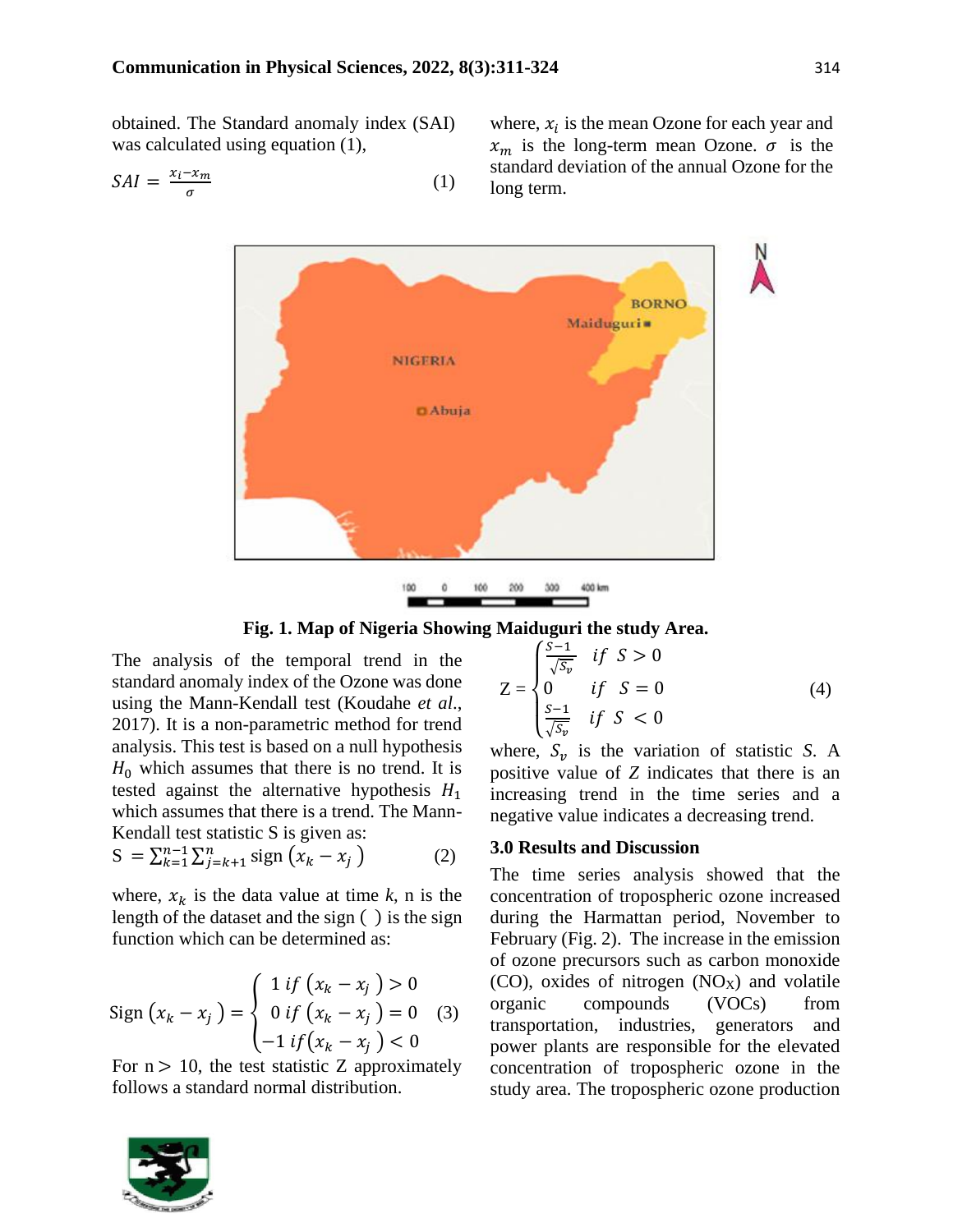depends on the photochemical reaction of the Ozone precursors. Satellite images from NASA also showed that the tropospheric Ozone concentration increased from November to December (Fig. 3). The long-term trend also showed an increase in its concentration in March, May, and June (Fig. 4). There was a slight decline in the concentration of the tropospheric Ozone in April in the study area (Fig. 4).



**Fig. 2: Tropospheric Ozone concentration in the atmosphere for November to February during Harmattan showing an increasing trend during the period of the study**.

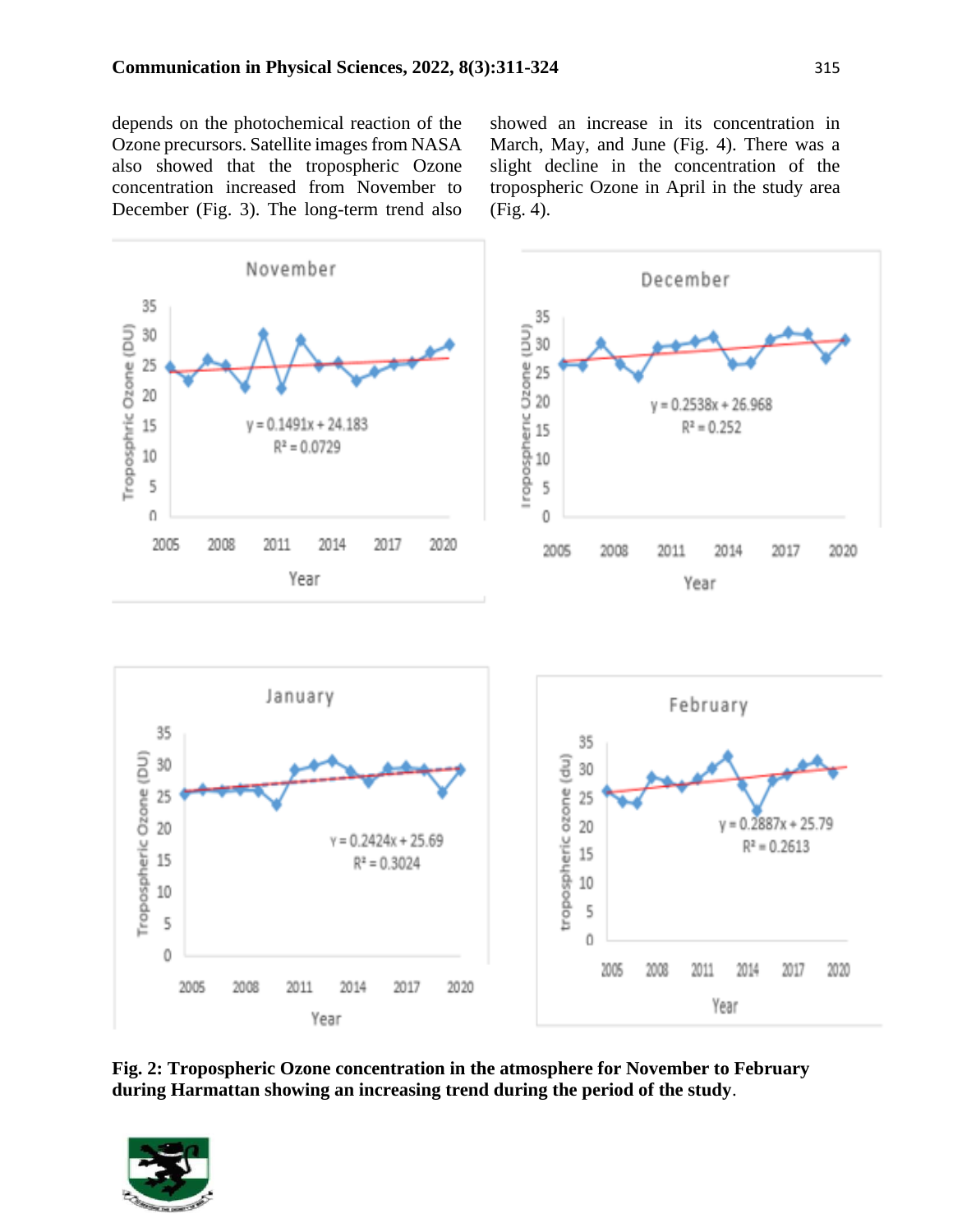

**Fig. 3. Spatial distribution of tropospheric Ozone from November to February during the Harmattan period. There was a remarkable increase in tropospheric Ozone concentration from November to December (Image from NASA)**

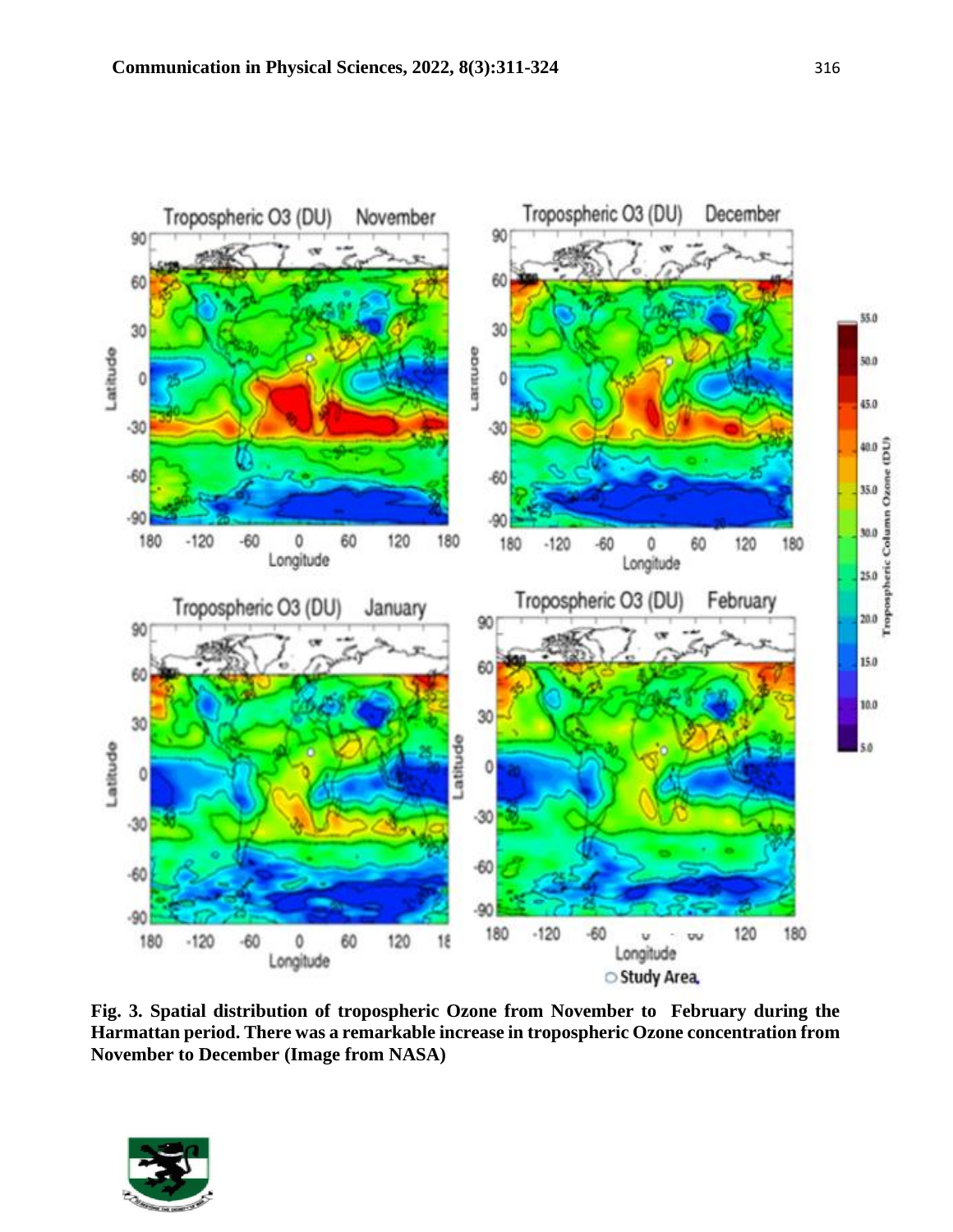

**Figure 4. Tropospheric Ozone concentration in the atmosphere for March to June. During the dry season, there was a gradual increase in trend for March, May and June and a decreasing trend in April**.

During the dry season, the concentration of the tropospheric ozone in the atmosphere in the study area is more than the World Health Organization standard limit of 50 ppb (100  $\mu$ g/m<sup>3</sup>). The average concentration of the tropospheric Ozone during the dry season is about 38 DU which is equivalent to 58.5 ppb (117  $\mu$ g/m<sup>3</sup>). This amount of tropospheric ozone in the atmosphere in the study area is



considered deleterious to human health (Fig. 5).

The continuous increase in the concentration of tropospheric Ozone in the study area from 6.7% in July to about 25% in October during the study period showed that an increase in economic activities is associated with a large production of anthropogenic pollutants which give rise to elevated concentration of tropospheric ozone (Fig. 6).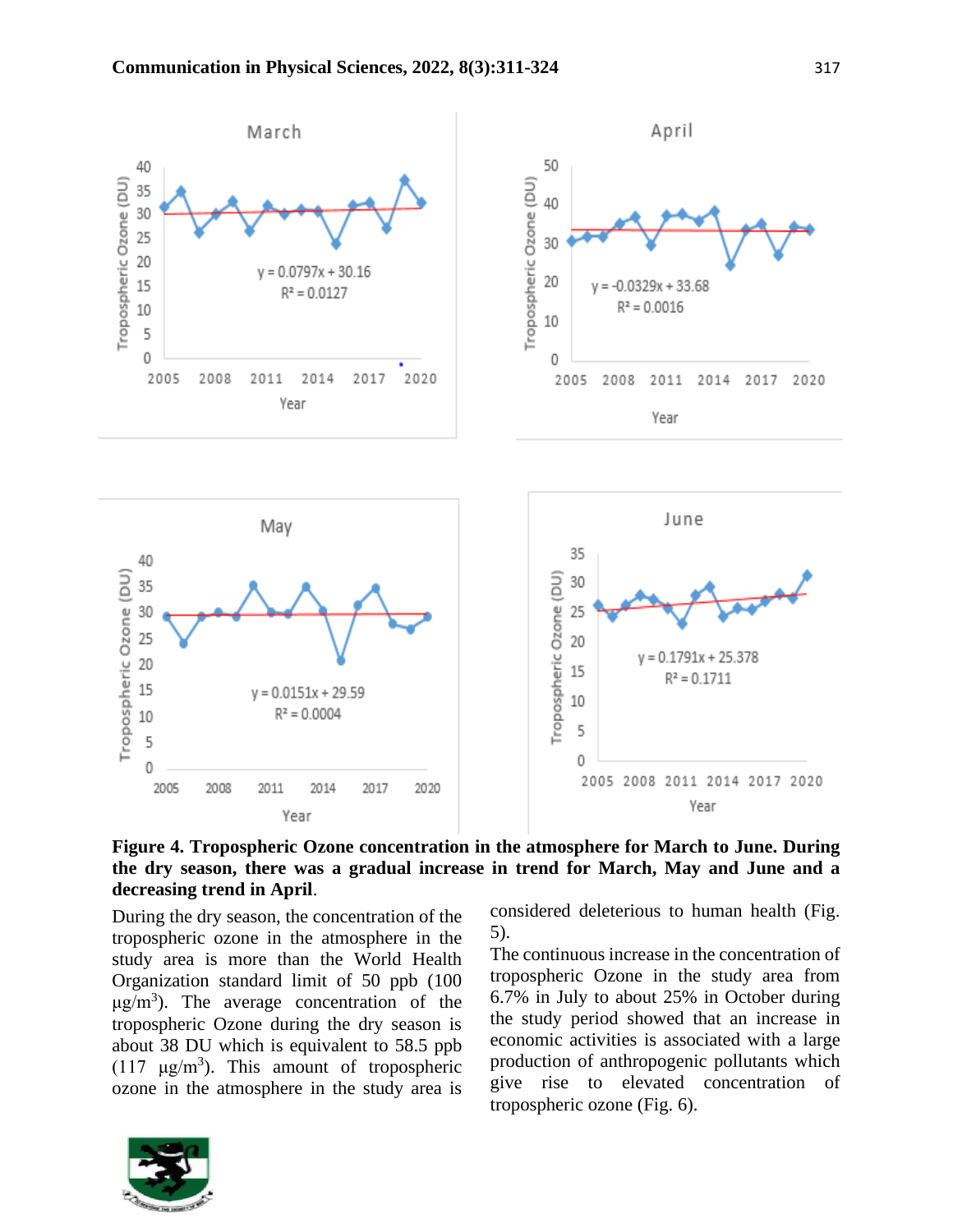

**Fig. 5: Spatial distribution of tropospheric ozone from March to June during the dry season (Image from NASA).** 

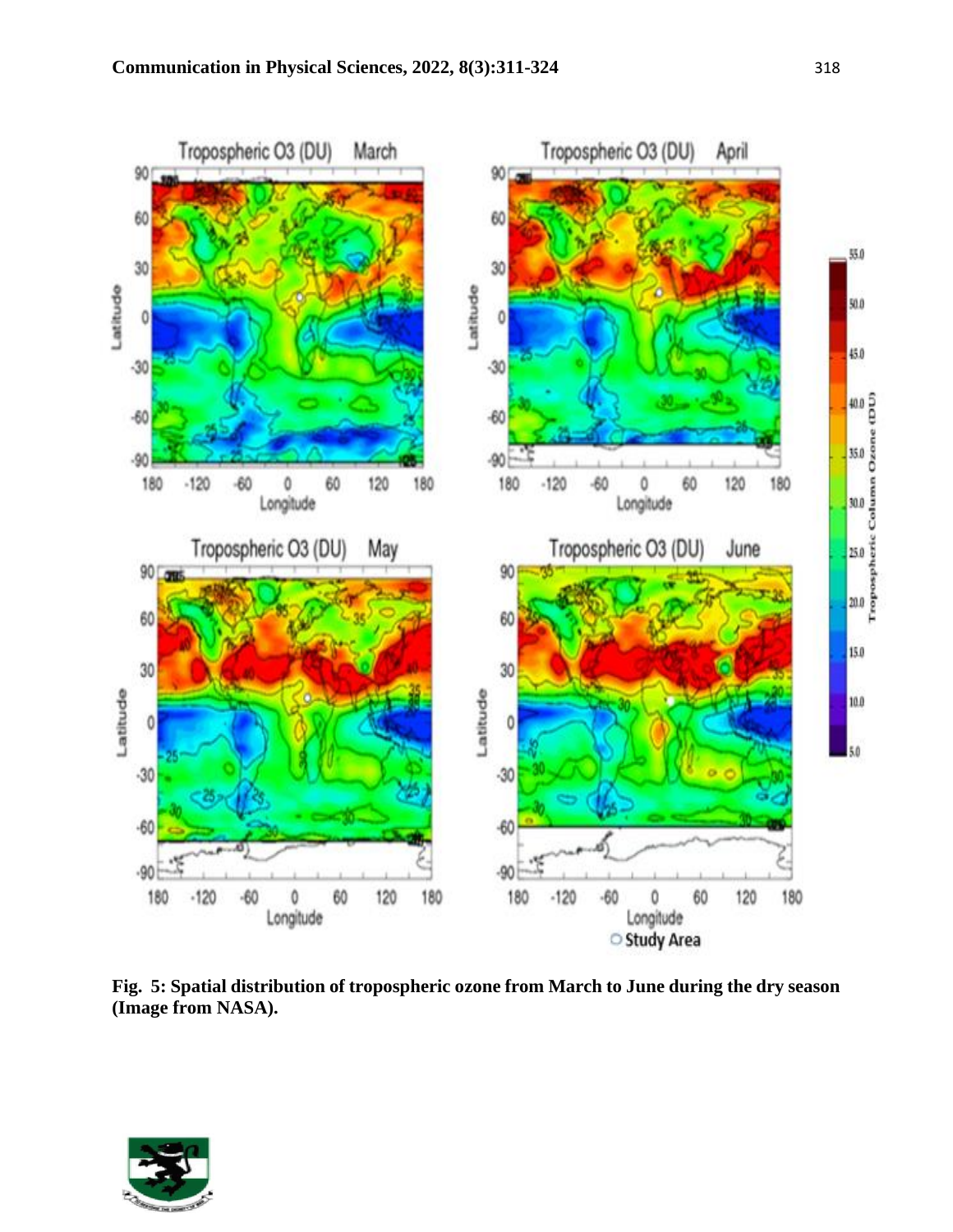

## **Fig. 6. Tropospheric Ozone concentration in the atmosphere for July to October (Wet season) showed an increasing trend during the period of study.**

The concentration of tropospheric ozone in the atmosphere decreases during the wet season. The rainfall washes away some of the Ozone precursors in the atmosphere and thereby lowers their concentration during the season. The tropospheric ozone is considerably reduced from July to October (Fig. 7). During the

wet season, the ambient air pollution in the study area is within the WHO permissible limits (Fig. 7). The time series analysis shows

that the monthly tropospheric Ozone concentration during the wet season increases annually during the period of study.

The monthly average concentration of the tropospheric Ozone was maximum in April and minimum in September during the period of the study. The time series analysis of the tropospheric Ozone concentration in the study

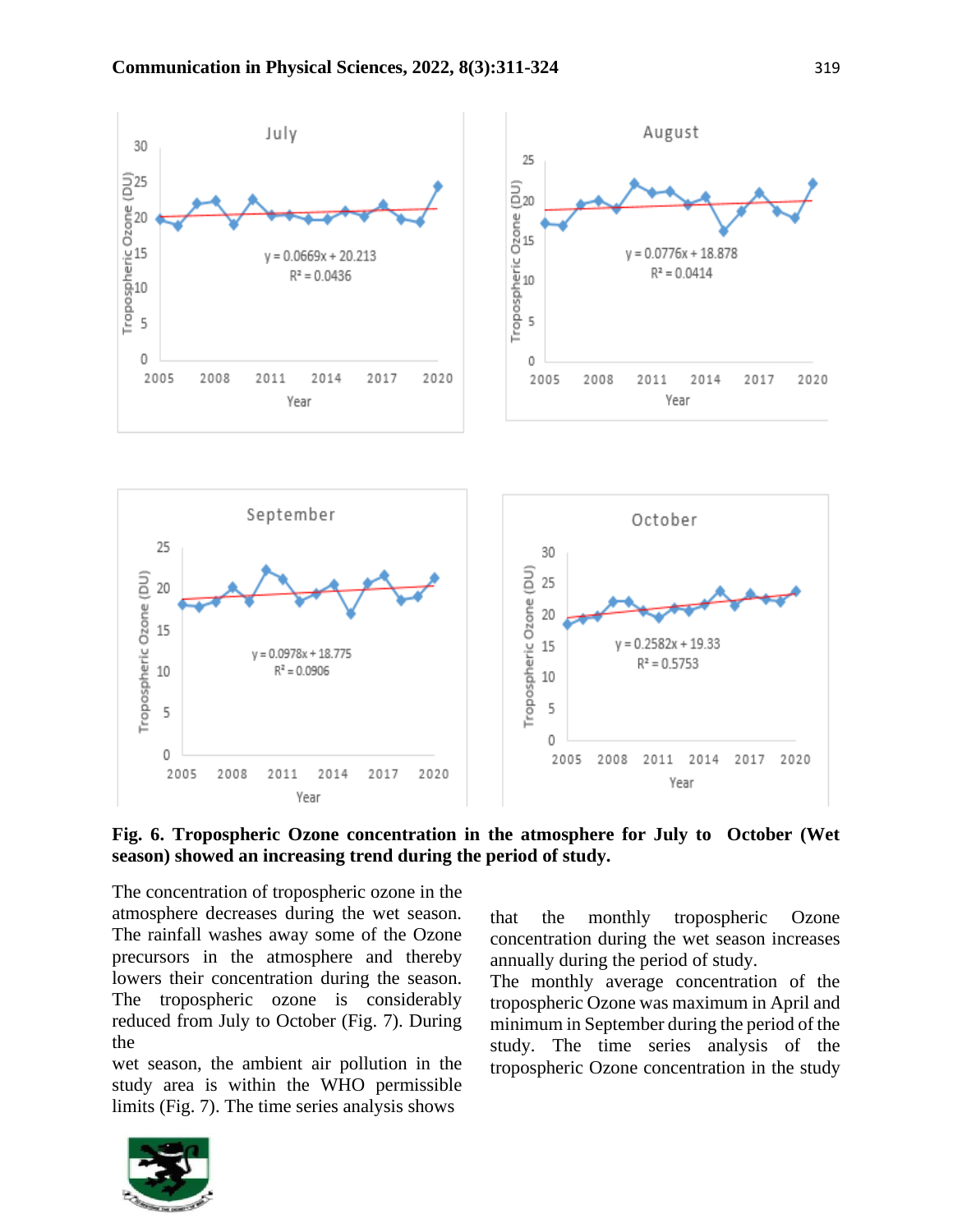area showed that the Ozone concentration increased throughout the study except in the years 2006, 2015 and 2018 (Fig. 8). The concentration of tropospheric Ozone in the study area ranges from 17– 40 DU (26.1 to 61.5 ppb) during the period of the study. According to the WHO guideline, the level of tropospheric Ozone should be less than 50 ppb  $(100\mu g/m^3)$ daily 8-hours average with a potential level of 30 ppb (WHO, 2006). With regards to the WHO standard guidelines on tropospheric Ozone concentration in the atmosphere, it is obvious that the study area is polluted. Time series analysis of the maximum temperature data obtained from the study area showed an increasing trend in the maximum temperature of the area (Fig. 9)



**Fig. 7**. **Spatial distribution of tropospheric Ozone from July to October during the dry season (Image from NASA).**

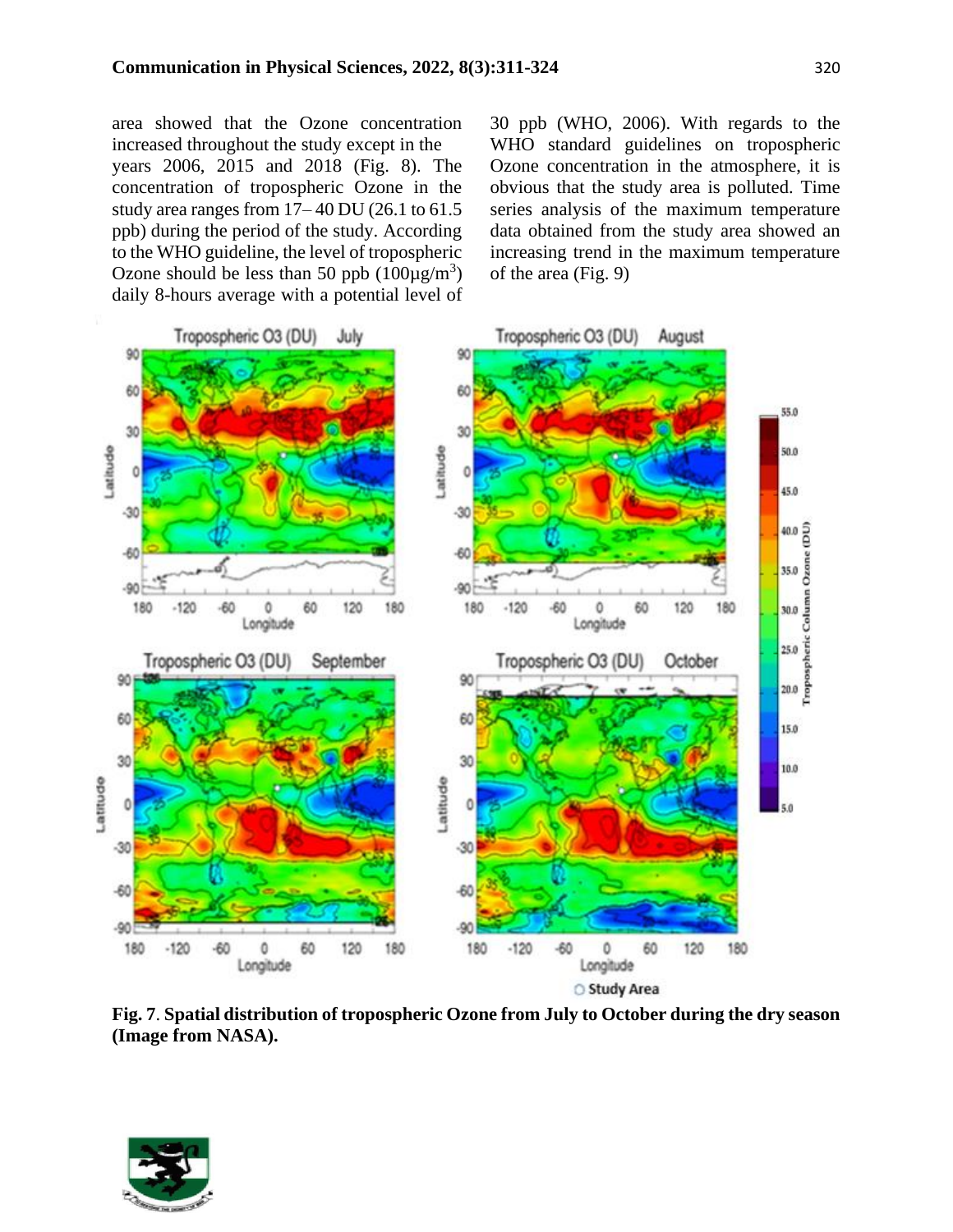

**Fig. 8. Average annual Tropospheric Ozone anomaly index for the study period (2005-2020), the anomaly index showed an increasing trend throughout the study except for the acute decline in the year 2015**.



**Fig. 9: Annual maximum temperature anomaly index of the study area for the period 2000 to 2020 indicating that the increasing trend in the tropospheric ozone concentration is associated with an increase in temperature.**

The continuous increase in the maximum temperature of the study area is an indication that the increase in tropospheric ozone is associated with global warming. Given the observed results, the tropospheric ozone pollution might have affected the health of the people in Maiduguri and its environs. Since air pollution is known to be associated with health



hazards, it might have caused a wide range of health complications which includes Pneumonia, chronic obstructive, pulmonary diseases, asthma, allergic rhinitis, and other respiratory diseases associated with premature mortality in the study area. The findings of this study give credence to the UNICEF report in 2019 which indicated that about 185 children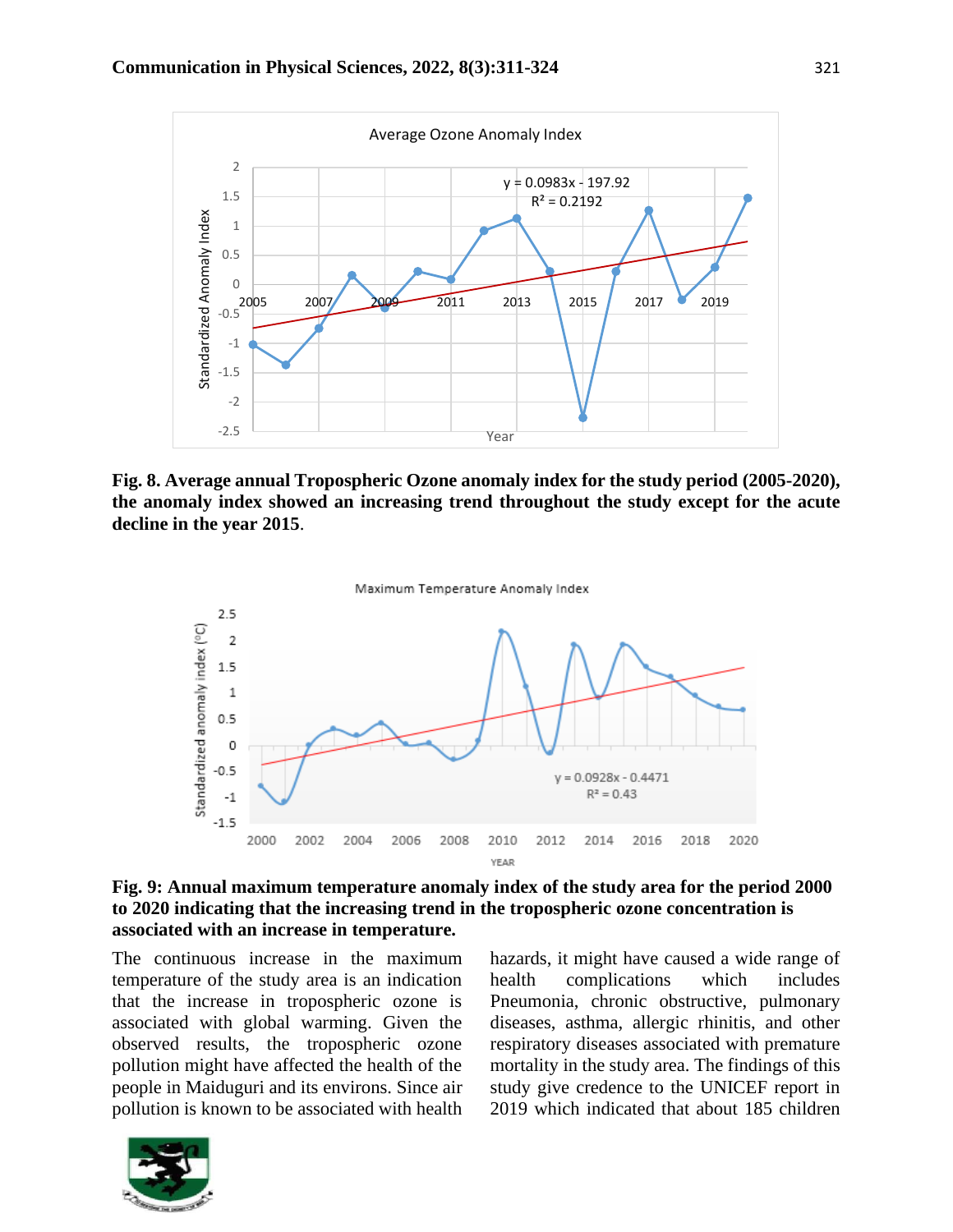under the age of five (5) years die every day from Pneumonia due to air pollution in Nigeria. The results showed seasonal variations which indicate that the concentration of the tropospheric Ozone is higher during the dry season than in the wet season. The results obtained in this study are in agreement with similar findings by Elizabeth (2019) who stated that an increase in tropospheric Ozone concentration contributes to rising global temperature. The findings of this study also agreed with the report of Ogugbuaja and Barisa (2001) which stated that the air in Maiduguri is polluted.

Given the large population of Maiduguri and its high industrial and commercial activities, it is obvious that vehicular and industrial emissions are the main sources of the tropospheric ozone pollution in the area. In Maiduguri, there is a large number of heavy duty vehicles, commercial buses, cars and tricycles. These vehicles emit an enormous amount of chemical compounds due to the incomplete combustion of fossil fuels. Emissions from factories and industries, many of which depend on diesel fuels produce large amounts of gaseous and liquid waste pollutants which are not monitored by the Environmental Protection Agency (EPA). These released pollutants pollute the atmosphere and groundwater resources in the area. Most of the solid industrial and domestic wastes generated in the metropolis area are not properly disposed of. They are mostly disposed of by burning. These wastes which are rich in organic and inorganic materials such as plastics, rubbers, electronic waste and batteries release toxic fumes into the atmosphere when burnt and thereby pollute the air in the area. Tropospheric Ozone is mostly released into the atmosphere through vehicular emissions and improper management of industrial effluents and solid wastes. A large number of the ozone precursors are transformed into tropospheric Ozone through a photochemical reaction.

The continuous emissions of these air pollutants affect the air quality in the study



area, and if not monitored and abated there will be an escalation of health hazards associated with air pollution. The results of the analysis of the distribution of the tropospheric Ozone data obtained from Maiduguri showed that the urban atmosphere is polluted and the tropospheric Ozone concentration in the atmosphere gradually increases during the period (2005-2020) of the study.

## **4. 0 Conclusion**

This study presents the variation in tropospheric ozone concentration in different months during the period 2005 to 2020. The results of the study showed that tropospheric ozone concentration in the atmosphere in the study area is increasing and if not monitored, it could lead to serious health effects. The monitoring of ozone pollution in the atmosphere in an industrial city such as Maiduguri is very important due to its effects on public health and the environment. The results of the study showed that the concentration of tropospheric ozone in the atmosphere in the study area exceeds the acceptable standard. Therefore, there is a need for monitoring tropospheric ozone levels in Maiduguri metropolis to ensure that compliance with air quality regulations is enforced. Children, the elderly and people living with health challenges such as cardiovascular diseases are mostly at great risk of the adverse health impacts of tropospheric ozone. Variations in the tropospheric ozone peaked during the dry season at about 40 DU, possibly due to intensive solar radiation. Given the adverse health effects of tropospheric ozone, there is a need for regular assessment of ozone concentration in the atmosphere to make informed decisions and policies that will help to protect public health from air pollution. Considering the elevated concentration of tropospheric ozone in the study area, it is therefore recommended that there should be strict and increased regulations on anthropogenic emissions mostly from fossil fuels. Because of the results obtained, the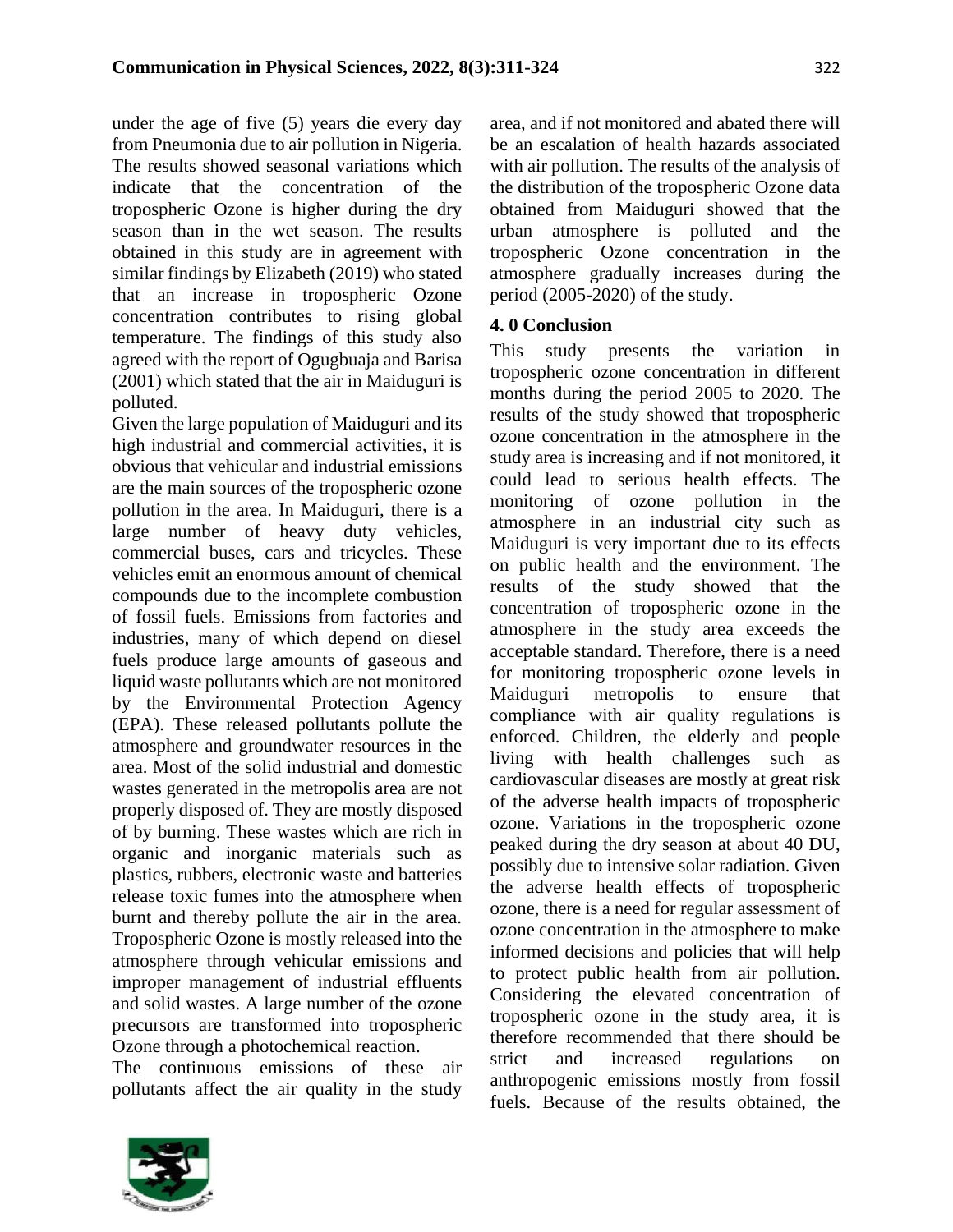findings of this study are in agreement with similar findings reported by other researchers (Ogugbuaja and Barsisa, 2001; Elizabeth, 2019; and UNICEF, 2019).

## **5.0** *Acknowledgement*

I acknowledge the efforts of NASA and the Nigerian Meteorological Agency (NiMet) Abuja for the datasets and the images used for this study.

## **6.0** *References*

- Adeniran, A. E., Nubi, A. T., & Adelopo, A. O. (2017). Solid waste generation and characterization in the University of Lagos for sustainable waste management. *Waste Management*, *67*, 3–10. [https://](https://doi.org/10.1016/j.wasman.2017.05.002)  [doi.org/10.1016/j.wasman.2017.05.002](https://doi.org/10.1016/j.wasman.2017.05.002)
- Agada, L. E., Malgwi, D. I. & Abbas, B. K. (2011). Harmattan dust and its effects in Semi-Arid Zone, A Case Study of Maiduguri Metropolis and Its Environs. *Techno. Science Africana*

*Journal*. 6, 11, pp. 19-25.

- Akanni, C. O. (2010). Spatial and seasonal analysis of traffic-related pollutant concentrations in Lagos Metropolis, Nigeria. *African J. Agric. Res*., 5, pp. 1264- 1272. DOI: 10.5897/AJAR09.253
- Ayantoyinbo, B. B., & Adepoju, O. O. (2018). Analysis of solid waste management logistics and its attendant challenges in Lagos metropolis. *Logistics*, *2*(2), 11, <https://doi.org/10.3390/logistics2020011>
- Ede, P.N. & Edokpa, D.O. (2015). Regional Air Quality of the Nigeria's Niger Delta. *Open Journal of Air Pollution,* 4, pp. 7- 15. [https://doi.org/10.4236/ojap.2015.41-](https://doi.org/10.4236/ojap.2015.41-%20002) [002.](https://doi.org/10.4236/ojap.2015.41-%20002)
- Efe, S. I. (2008). Spatial distribution of particulate air pollution in Nigerian cities: Implications for human health. *Journal of Environmental Health Research*, 7, 2, pp*.*  1342–1354.
- Elizabeth, M. (2019). Red Alert: 3 Strategies for reducing toxic Ozone pollution.

 [https://wri.org/inzsights/red-alert-3](https://wri.org/inzsights/red-alert-3-strategies-reducing-toxic) [strategies-reducing-toxic](https://wri.org/inzsights/red-alert-3-strategies-reducing-toxic) -ozone-pollution.

- Igben, J. I. (2019). Impact of sawmill industry on maritime and riparian environment along selected rivers in Delta State, Nigeria. *Journal of Applied Sciences and Environmental Management*, 23, 3, pp. 551–556. [https://doi.org/10.4314/jasem.v-](https://doi.org/10.4314/jasem.v-%2023i3.27)[23i3.27](https://doi.org/10.4314/jasem.v-%2023i3.27)
- IPCC. (2007) Climate Change and World Food Security: A New Assessment. Global Environmental Change. 9, pp. S51 – S67. [https://doi.org/10.1016/S0959-3780\(99\)](https://doi.org/10.1016/S0959-3780(99)%2000018-7)  [00018-7.](https://doi.org/10.1016/S0959-3780(99)%2000018-7)
- Koudahe, K., Kayode, A.J., Samson, A.O., Adebola, .A. A. & Djaman, K. (2017). Trend Analysis in statndardized index in the context of Climate Change in Southern Togo. *Atmosphere and Climate Science,* 7,pp. 401-423. [https://doi.org/10.4236/acs.](https://doi.org/10.4236/acs) 2017.74030.
- International Energy Agency (IEA). (2016). *Special report energy and air pollution; international energy agency*: Paris, France, 266
- Lagos Metropolitan Area Transport Authority (LAMATA). (2002). *Lagos Urban Transport Project*. *Integrated safeguard data sheet*. LAMATA.
- Liu, X., Xiufang, Z. H .U., Yaozhong P. A. N., Jianjun, B. A. J. & Shuangshuang, L.I. (2018). Performance of different drought in the North China plain. *Journal of Arid Land*. https://doi.org/10.1007/s40333-018- 0005-2.
- Malgwi, D.I., Oyibo, D.S & Utah, E.U. (1997). Environmental monitoring and the changing rate of evapotranspiration in Borno State, Nigeria. Issues in Environmental Monitoring in Nigeria. *Nigeria Geographical Association*. p.167.
- Nigerian Meteorological Agency (2021). [http://www.worldweatheronline.com/Maid](http://www.worldweatheronline.com/Maiduguri-%20%20weather-) [uguri- weather-](http://www.worldweatheronline.com/Maiduguri-%20%20weather-) Averages/Borno/ng.aspx